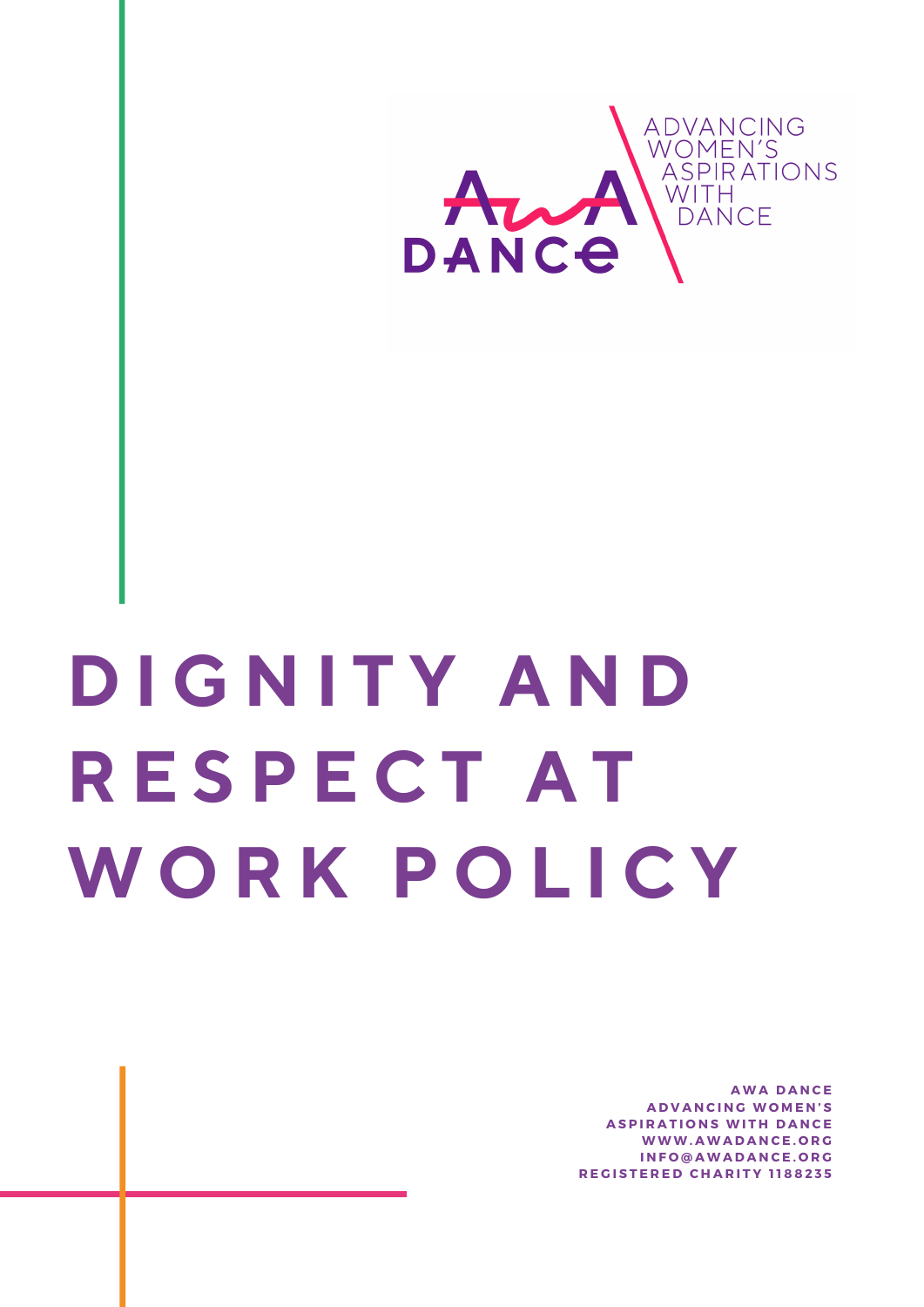# **D I G N I T Y A N D R E S P E C T A T W O R K**

The policy applies to all volunteers and employees, whether permanent or fixed-term, fulltime or part-time, and irrespective of length of service. The policy also applies to others working or associated with the charity, such as agency workers, contractors, freelance artists, volunteers, clients, suppliers and other service providers. Throughout this policy all these categories of workers are grouped as 'employees, contractors and freelance artists' .

- AWA DANCE is committed to protecting the dignity and respect of all those who work together in the organisation.
- AWA DANCE is committed to ensuring that the workplace is free from any form of bullying or harassment, and that our work environment is conducive to providing a high-quality service in an atmosphere of respect, safety and equality.

No bullying or harassment within the workplace or in connection with the work of AWA DANCE will be tolerated. This policy extends to behaviours that occur outside the normal working environment, such as at social functions, festivals, award ceremonies, residencies, workshops or training events that are connected in any way with the charity's work or a particular project. Complaints of bullying or harassment may be dealt with either in an informal or a formal way, or by alternative means, as outlined below.

Complaints from volunteers, employees or other persons in the working environment, of bullying or harassment at work, will be treated with fairness, sensitivity, respect and (as far as possible) confidentiality for all parties concerned. Any person accused of bullying and/or harassment will be and treated in an unbiased manner with fairness and sensitivity.

The charity's management, its volunteers, employees and any other person engaging with the organisation has responsibility for creating and contributing to the maintenance of a work environment free from bullying and/or harassment. The charity has a duty of care and is responsible for the prevention of incidents of bullying and/or harassment, and acting promptly should any incidents be brought to our attention. Volunteers, employees, contractors and freelance artists also have an obligation to cooperate with the investigation of complaints of bullying and/or harassment in the working environment. Volunteers, employees, contractors and freelance artists who make a complaint, or participate in the investigation of a complaint, will not be subject to victimisation of any kind for doing so.

This policy extends to behaviours that occur outside the ordinary working environment, such as at social functions or training events, provided there is a connection with the charity's work and the people working with it.

## **HARASSMENT, SEXUAL HARASSMENT AND BULLYING**

Harassment is any form of unwanted conduct that has the purpose or effect of violating a person's dignity and creating an intimidating, hostile, degrading, humiliating or offensive environment for the person. Harassment is related to any of the following grounds:

- Family status
- Civil status
- Sexual orientation
- Religious belief (or lack thereof)
- Gender
- Age (16+)
- Race, colour, nationality or ethnic or national origin; or
- Membership of the Travelling community
- Disability.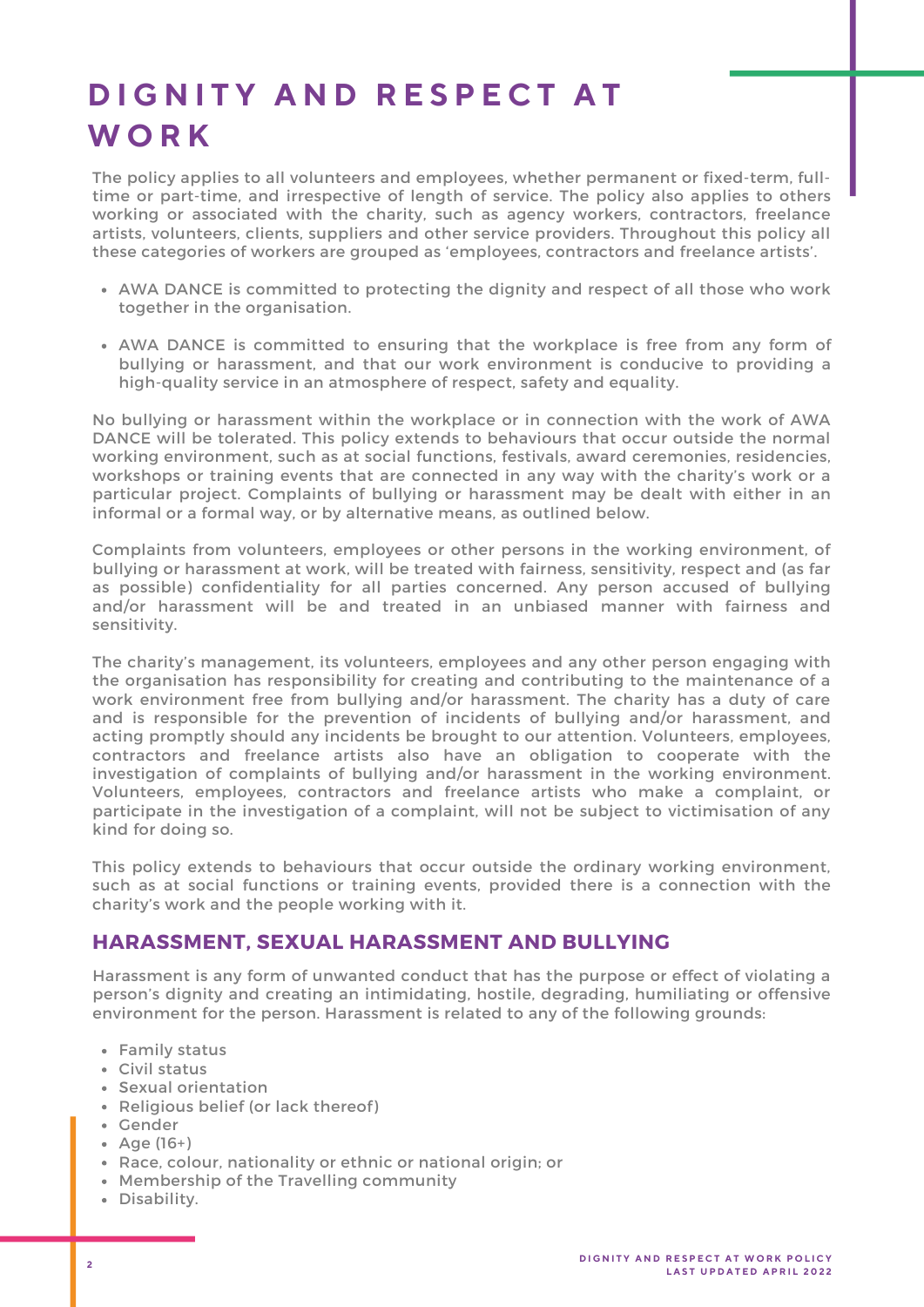For the above definition of harassment, conduct includes acts, requests, spoken words, gestures or the production, display or circulation of written words, pictures or other material. To constitute harassment, the behaviour can be a one-off event or persistent and repeated behaviour.

- The following are some specific examples of the forms such conduct might take:
- Verbal harassment spoken words, shouting, ridicule, unfair or excessive criticism,<br>jokes, comments or songs okes, comments or songs
- Physical harassment pushing, shoving or any form of assault
- Written harassment including production of text messages, emails or notices
- Intimidatory harassment gestures, posturing or threatening poses
- Visual displays such as posters, emblems or badges
- Isolation or exclusion from social activities
- Excessive monitoring of work
- Unreasonably changing a person's job content or targets
- Pressure to behave in a manner that the person thinks is inappropriate e.g. being required to dress in a manner unsuited to a person's ethnic or religious background where there is no objective need to do so.

These examples are not exhaustive, and conduct of a similar nature is also prohibited and will be dealt with appropriately.

<u>Sexual harassmen</u>t is any form of unwanted verbal, non-verbal or physical conduct of a sexual nature that has the purpose or effect of violating a person's dignity and creating an intimidating, hostile, degrading, humiliating or offensive environment for the person.

It is up to each individual to decide which behaviour is unwelcome, irrespective of the attitude of others to the matter.

For the purposes of the above definition of sexual harassment, conduct includes acts, requests, spoken words, gestures or the production, display or circulation of written words, pictures or other material. Sexual harassment may occur between men and women or between persons of the same gender. A single incident may constitute sexual harassment. The following are some specific examples of the forms such conduct might take:

- Non-verbal conduct of a sexual nature looks, gestures, whistling, suggestive symbols, pictures, written materials, faxes, emails or text messages
- Verbal conduct of a sexual nature advances, propositions, suggestions, jokes, comments or innuendo and continued suggestions for social activity outside the workplace
- Physical conduct of a sexual nature groping, kissing, fondling, patting, pinching, unnecessary touching, assault or rape
- Gender-based conduct conduct that denigrates, ridicules or is intimidating or physically abusive of a person because of his or her sex, such as derogatory or degrading abuse or insults that are gender-related.

These examples are not exhaustive, and conduct of a similar nature is also prohibited and will be dealt with appropriately.

A person is protected from different treatment because he/she/they has/have rejected or accepted harassment or sexual harassment.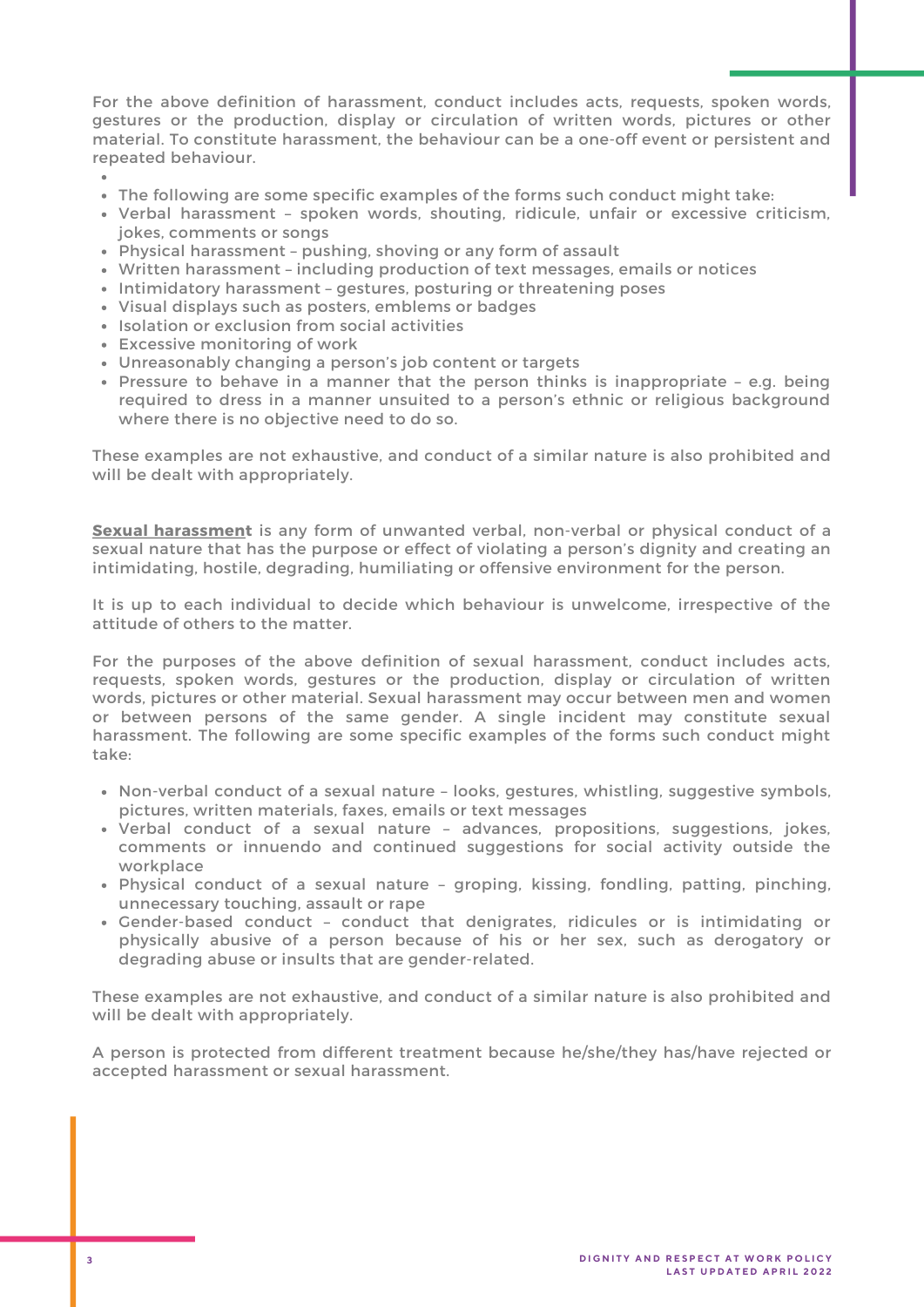**Bullying** in any form is prohibited in the name of AWA DANCE. Bullying is defined as repeated inappropriate behaviour, direct or indirect, whether verbal, physical or otherwise, conducted by one or more persons against another or others, in the ordinary working environment, or in the course of employment, which could reasonably be regarded as undermining the individual's right to dignity at work.

An isolated incident of the behaviour described in this definition may be an affront to dignity at work, but, as it is not repeated, it is not considered to be bullying.

The following is a non-exhaustive list of examples of types of bullying, and behaviour of a similar nature are also prohibited and will be dealt with accordingly:

- Being treated less favourably than colleagues
- Verbal abuse, insults
- Humiliation
- Intimidation, aggression or threatening behaviour
- Isolation or exclusion with negative consequences
- Intrusion by pestering, spying and stalking
- Repeatedly manipulating a person's job content and/or targets
- Withholding work-related information
- Unfair and excessive criticism
- Undermining behaviour
- Excessive monitoring of work.

The behaviour must reasonably be capable of undermining dignity at work.

Bullying is behaviour that is inappropriate at a human level – e.g., purposely undermining an individual, targeting them for special negative treatment, the manipulation of their reputation, social exclusion or isolation, intimidation, aggressive or obscene behaviour, jokes that are obviously offensive to one person, intrusion by pestering, spying and stalking. These are all examples that share the feature that they are unacceptable at the level of human interaction.

#### **The intention of the perpetrator of bullying or harassment is irrelevant.**

The fact that the perpetrator has no intention of bullying or harassing the victim may not be a defence.

**Performance management:** The reasonable and essential discipline arising from the good management of the performance of a person at work does not amount to bullying or harassment. Similarly, an action taken that can be justified regarding the safety, health and welfare of people does not amount to bullying or harassment.

### **FORMAL GRIEVANCE & INFORMAL COMPLAINTS PROCEDURE**

All employees, contractors and freelance artists have a right to raise a grievance if they feel they have been bullied and/or harassed, and they should follow the steps in the following procedure. All grievances will be taken seriously, and the procedure will be handled in an unbiased manner with fairness, sensitivity and due respect for the rights of both the complainant and the alleged perpetrator. There is a two-tiered approach in the procedure – informal and formal – to address the issue of bullying or harassment in the working environment.

During any investigation into a grievance, the principles of natural justice must be adhered to. External assistance may be necessary to deal with complaints in some circumstances to ensure impartiality, objectivity and fairness in an investigation.

#### **The informal procedure & method of making an informal complaint**

Any person who believes that he or she is being bullied or harassed should, where possible, indicate directly to the person complained of that the behaviour in question is unacceptable.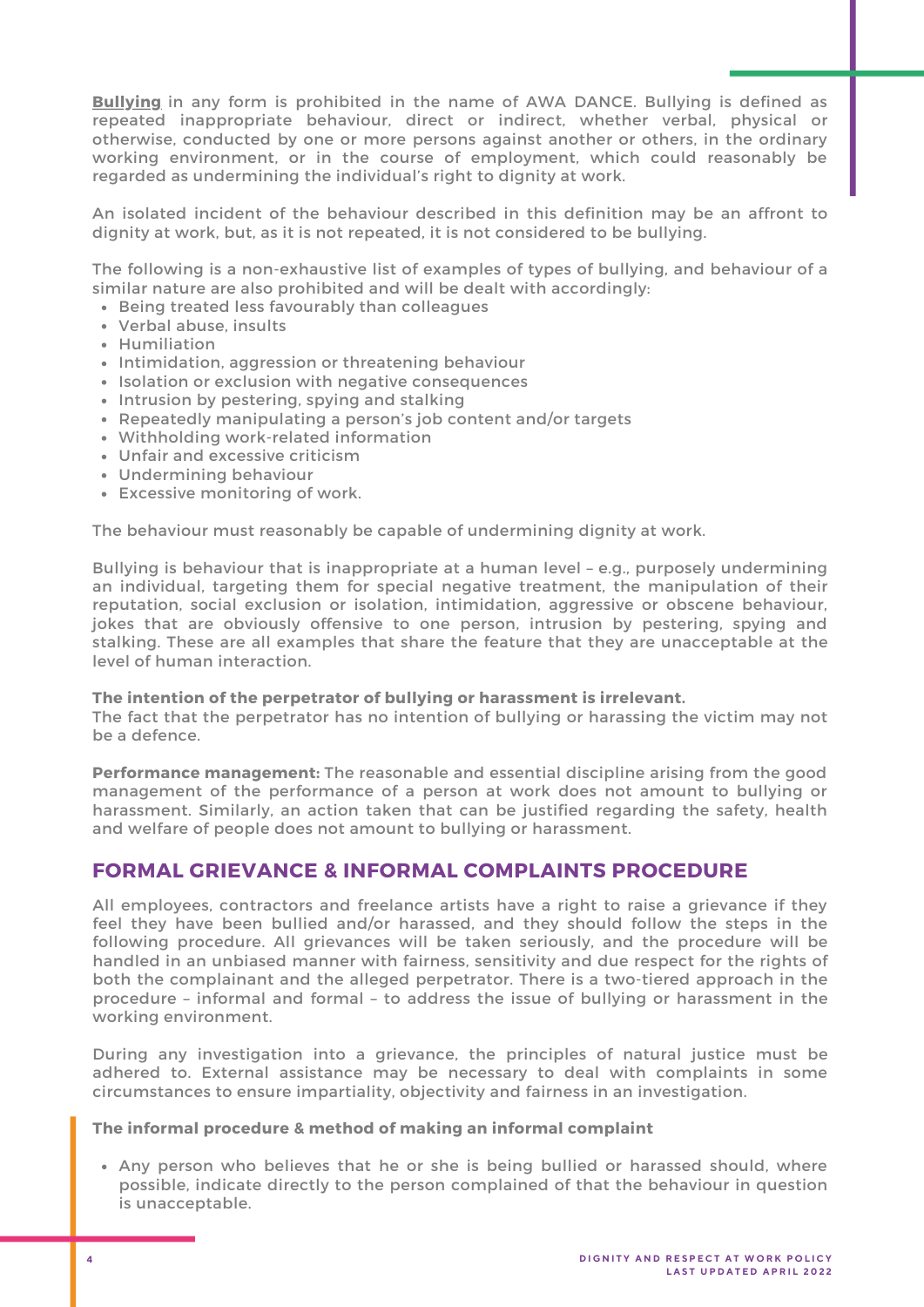If the person believes that this approach is not suitable or has been unsuccessful, they may then make an informal complaint.

1) Informal complaints should be addressed to Avatâra Ayuso, Director of AWA DANCE.

2) Where the charity's director is the subject of the informal complaint or grievance, the person should raise it with Asma Hussain, the Chair of Directors and designated board member who deals with such issues. The appointed designated person may assist in engaging an external party to facilitate resolving the issue.

- An informal complaint may be verbal or written.
- AWA DANCE will designate a person to respond. If made verbally, a written note will be taken by the designated person and a copy given to the complainant.
- The facts and context will be established, and the next course of action in dealing with the matter under the informal procedure will be determined. Other possible courses of action available to the complainant, including mediation, will be discussed.
- If the complaint concerns bullying and/or harassment and includes specific examples of unacceptable behaviour, the alleged perpetrator will be presented with the complaint and given a chance to respond.
- After the response is received (or a reasonable period of time has elapsed without a response having been received), a method will be agreed to progress the issue to resolution so that both parties can return to a harmonious working environment without bullying or harassment being a factor.
- If the behaviour complained of does not concern bullying or harassment as defined above, an alternative approach will be put in place and the rationale recorded.
- If no specific examples are provided, there is no complaint to be answered under this policy. Other means of protecting and repairing workplace relationships may be considered by the designated person responding.
- A record of all stages of the process, the informal complaint, agreed actions, and signed records of any meetings will be kept. The purpose of the records, which will not include details of discussions, is to provide evidence that the complaint was dealt with in an appropriate manner.
- All parties will maintain, insofar as possible, the confidentiality of the informal process. Breaches of confidentiality will be treated as a serious disciplinary matter.
- When resolution is found through the informal procedure, both parties will be given support or periodical reviews, as appropriate. These may include counselling or other appropriate interventions.
- Where a complaint is found not to have been made in good faith, the complainant may be subject to disciplinary action.
- Mediation is an alternative method of resolving issues relating to bullying and harassment. Mediation involves the parties seeking to arrive at a solution through mutual agreement, rather than through an investigation and decision.

Mediation provides a confidential opportunity for the person who feels that he/she/they has/have been bullied or harassed, and the the alleged perpetrator, to discuss the matter and to reach an agreement on their continuing working relationship.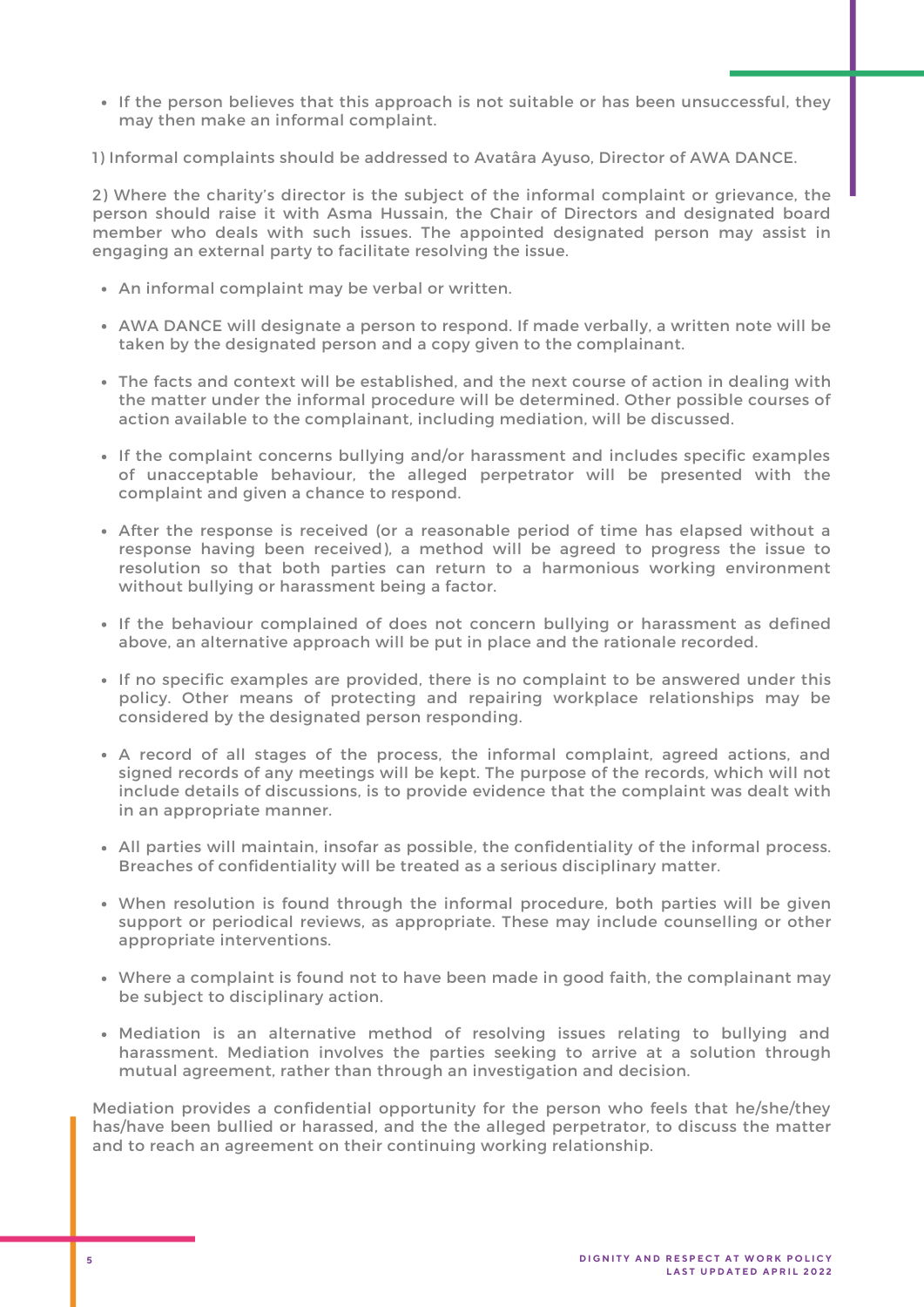Mediation is conducted in private, directly between the parties concerned, with the support of a mediator, who will act as an independent facilitator. Either party may withdraw from the process at any time by notifying the mediator, in writing, that they wish to do so.

If both parties agree to resolve the issue by mediation, Avatâra Ayuso, Director of AWA DANCE will be responsible for organising and managing this process. If the charity's director is the subject of the informal complaint or grievance, you will be directed to the Chair of Directors and designated board member who deals with such issues. The appointed designated person can assist in organising a mediator. An appropriate person, acceptable to both parties, from within or outside the organisation, will be assigned as mediator.

If the mediation process results in an agreement acceptable to both parties, the mediator may draw up a written record of the terms for signature by both parties.

If the matter is resolved by mediation, no disciplinary action will be taken.

If mediation breaks down or fails to achieve its goal, the matter will be subject to formal investigation. A person involved in the mediation process will not be involved in the investigation process. Resolving the matter by investigation may also be considered if the person concerned feels that it is inappropriate to resolve the matter by mediation.

#### The formal grievance procedure and method of raising a formal grievance

- In cases where a person believes that an informal resolution is not a suitable means of addressing his/her/their concern(s), or where the person believes that their previous recourse to the informal complaint's procedure has been unsatisfactory, a person may raise a formal grievance. Choosing to bypass the informal process will not reflect negatively on the person concerned.
- In cases where a person makes an informal complaint, but where management believes, because of the gravity of the subject matter of the complaint or for some other reason, that the informal complaints procedure is inadequate to address the issue, it may be dealt with by using the formal grievance procedure.
- Formal grievances should always be made in writing, signed and dated. The grievance should be confined to precise details of alleged incidents of bullying and/or harassment, including the dates of such incidents and the names of any witnesses.
- Formal grievances should be addressed to Avatâra Ayuso, Director of AWA DANCE. If the charity's director is the subject of the grievance, you will be directed to the Chair of Directors and designated board member who deals with such issues. The appointed designated person may investigate or assist in planning the formal investigation.
- On receipt of a formal grievance, an investigatory panel will be designated by Avatâra Ayuso, Director of AWA DANCE. The investigatory panel may consist of up to two persons and may include management or board representatives. The charity may engage an external independent investigator/s if it is deemed appropriate in the circumstances. In exceptional circumstances if either party has an objection to the investigatory panel the charity's director may designate an alternative panel. An objection to the designated investigatory panel must be made in writing to the the charity director in a timely fashion and must clearly outline the grounds of the objection.
- Where a formal grievance is raised but the complainant declines to submit a written statement, then a written record will be made of the grievance by the investigatory panel. The complainant will be asked to sign the written record.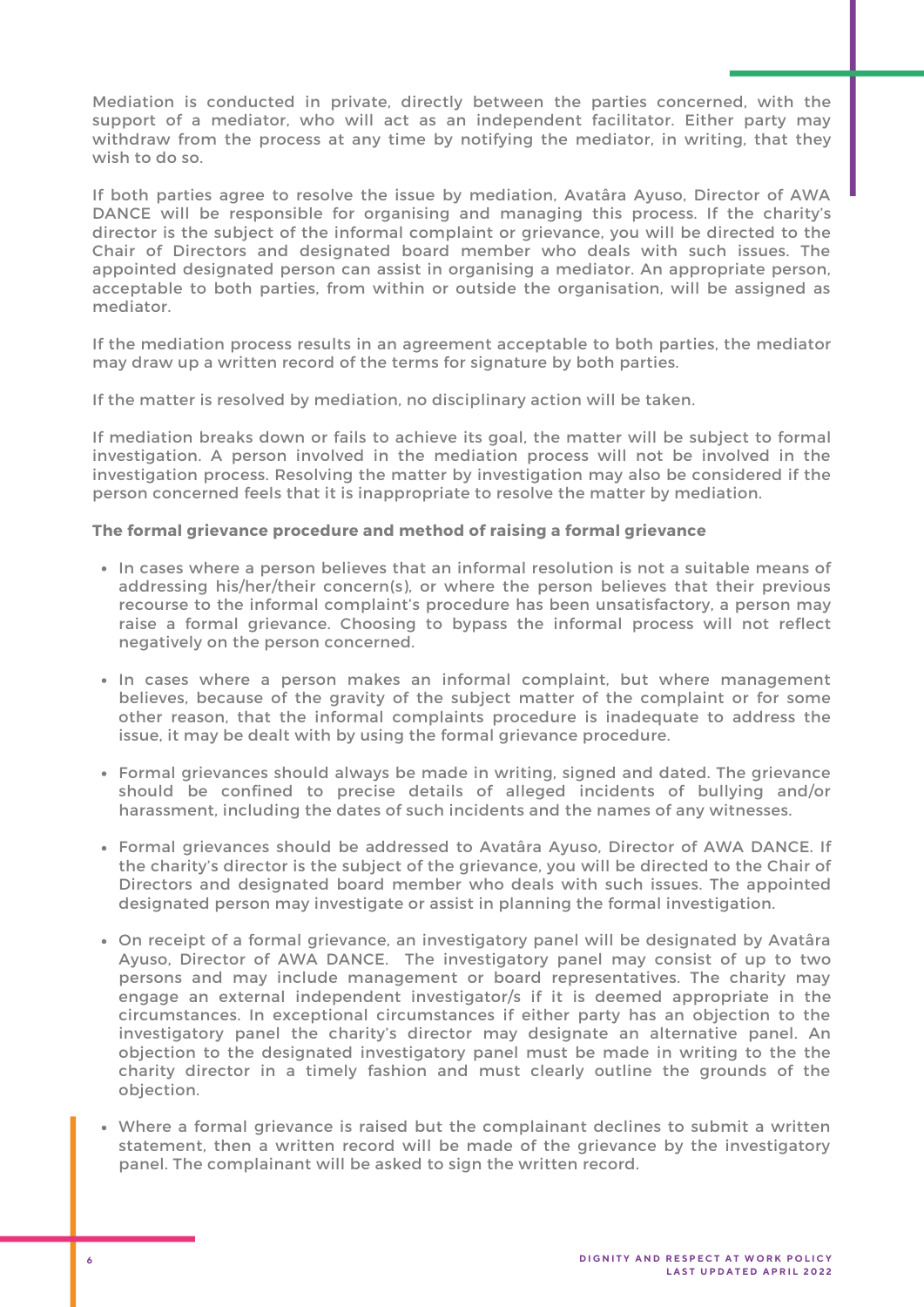- If the complainant refuses to sign the written record, the complainant will be made aware that the ability of AWA DANCE to investigate the complaint on a formal basis may be compromised by any failure of the complainant to cooperate with the procedure in place. Efforts will be made to clarify this issue before any further steps are taken.
- The complainant will be advised of the aims and objectives of the formal grievance process, the procedures and time frame involved, and the possible outcomes. He/she/they will be assured of support as required throughout the process. He/she/they will be given a copy of this policy.
- The formal investigation will be governed by the terms of reference, which will include the following provisions:
- 1.A provision to the effect that the investigation will be conducted in accordance with this policy
- 2. An indicative time frame for the completion of the investigation
- 3.Provisions relating to the scope of the investigation, indicating that the investigator will consider whether the complaint falls within the definition of bullying or harassment at work and whether the complaint has been upheld
- 4.The complainant has the right to be accompanied in any meetings by a colleague or union representative
- 5. The process in place to appeal any grievance decision (detailed below).
- The the alleged perpetrator will be notified in writing that an allegation of bullying and/or harassment has been made against him/her/them. They will be advised of the aims and objectives of the formal grievance procedure and investigation process, the time frame involved, and the possible outcomes. They will be assured of support, as required, throughout the process. A meeting will be organised at which he or she is given a copy of the complaint in full and any other relevant documentation, including this policy. They will be given time to consider the documentation and an opportunity to respond.
- The investigatory panel will meet with the complainant, the alleged perpetrator, and any witnesses or relevant persons, on an individual basis, with a view to establishing the facts. The complainant, the alleged perpetrator, and any witnesses will be reminded that they are entitled to be accompanied by a colleague or union representative, if applicable, at any meeting.
- All interviews with parties and witnesses will be conducted sensitively and with due respect to the rights of all concerned. The investigation will be conducted on a confidential basis, insofar as that is possible.
- Statements from all parties and witnesses will be recorded in writing. Copies of the statements will be agreed with, and given to, those who make statements to the investigatory panel.
- During the investigation all parties will continue to work normally, unless directed otherwise. Where necessary, parties to the complaint will be suspended with full pay to allow for a fair and thorough investigation. Such suspension is <u>not</u> a disciplinary sanction, and this will be made clear to the relevant parties.
- The management will make every effort to ensure the protection of all involved in the investigation.
- The parties to the complaint should not communicate regarding the complaint.
- Any effort by any party to intimidate or otherwise influence any complainant, alleged perpetrator or witness during an investigation will be regarded as a disciplinary matter of the upmost gravity.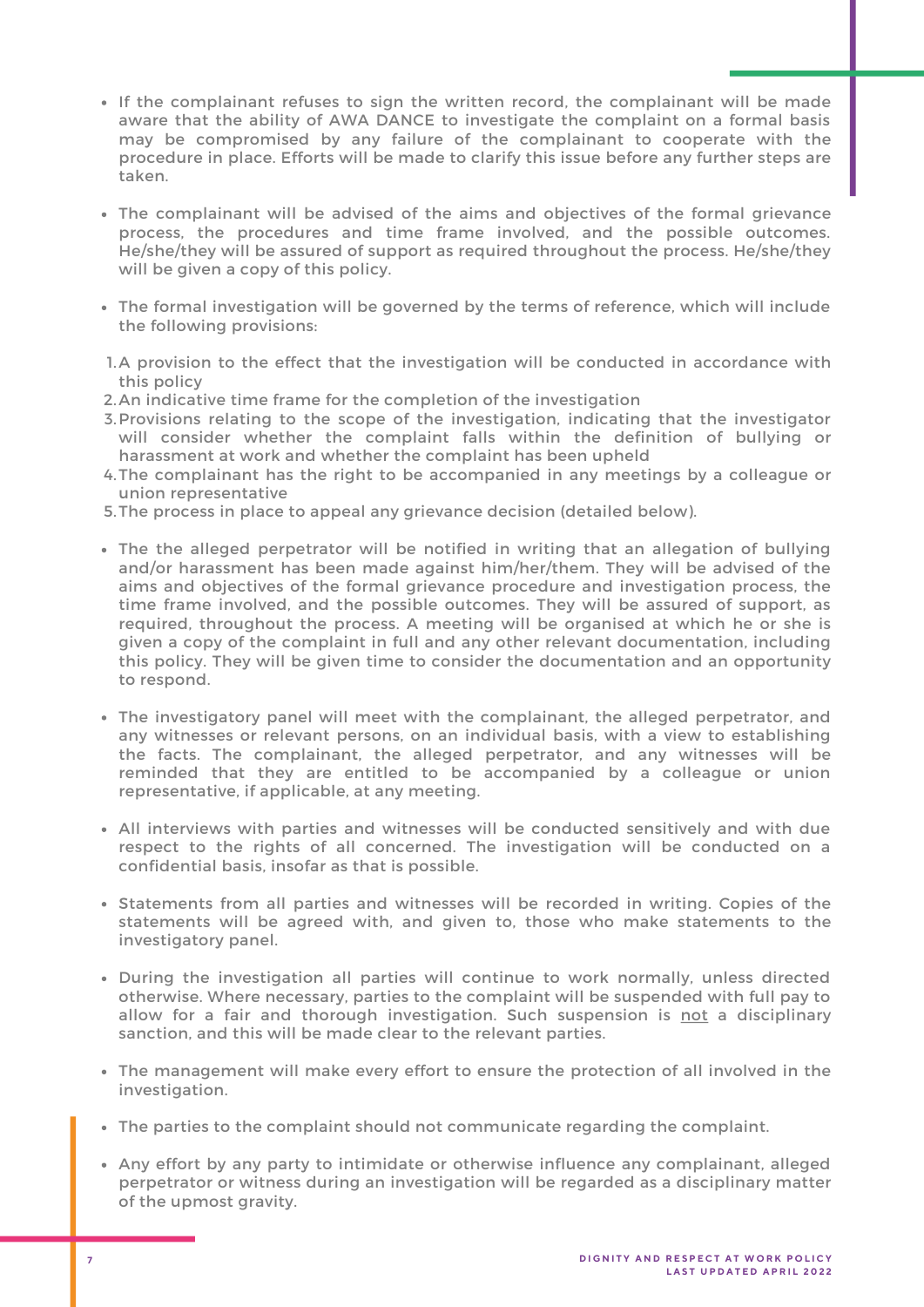- The objective and conclusion of an investigation will be to ascertain whether, on the balance of probabilities:
- 1. The behaviour complained of occurred, and, if so,
- 2.Whether or not that behaviour amounted to bullying and/or harassment, as defined,
- It will be for the designated investigatory panel to determine if there is a case to answer based on the definitions of bullying and harassment outlined in this policy.
- The investigation will be completed as quickly as practicable, preferably within the indicated time frame. The investigatory panel will submit a report to the the charity's director which will include the conclusions. The report will be examined for thoroughness, objectivity and reasonableness. The complainant and the alleged perpetrator will be given a copy of the report as soon as practicable by the charity's director and will be given an opportunity to comment, within a prescribed period, before the management decides on any further course of action.
- The management will decide the action that is to be taken considering the investigatory panel's report and any comments made by the parties. The management will then, in writing, inform the complainant and the alleged perpetrator of the next steps which are to occur.

#### Action where the grievance is upheld

If the grievance is upheld, the matter will be treated as a serious disciplinary issue, and the management will follow the appropriate disciplinary procedures with the relevant employee, contractor or freelance artist, which may lead to disciplinary action up to and including dismissal. If the perpetrator is not an employee - e.g. if he/she/they are a contractor or a freelance artist - other appropriate measures will be taken.

The management may also take other appropriate action to support and protect the complainant and/or ensure that similar situations do not arise in the future.

#### Action where the grievance is not upheld

If the grievance is not upheld but the complainant is found to have acted in good faith, the management may take appropriate measures to support both the complainant and the alleged perpetrator. This will include taking appropriate measures to ensure that other parties to the investigation are made aware that the grievance was not upheld.

Where a grievance is not upheld and is found not to have been made in good faith, the complainant may be subject to disciplinary action. The same principle will apply to witnesses giving evidence in bad faith.

#### **Preservation of rights and prevention of victimisation**

Making an informal complaint or raising a formal grievance under this policy will not affect an employee's statutory rights. No one will be victimised for making a complaint in good faith or for acting in good faith as a witness in an investigation.

#### **Appeals**

If either party is dissatisfied with the outcome of the formal grievance procedure, they may lodge an appeal within seven working days of receipt of notification of the outcome of the process.

The reason for the appeal should be outlined in writing to the charity's director. The appeal will be heard by another person(s) of at least the same level of seniority as the original investigator/investigatory panel. The appeal will focus only on the aspect of the case cited by the appellant as being the subject of the appeal.

The grounds of the appeal and any outcome and methodology employed will be appended to the investigation file. Please note that the final report of the investigation itself will not be subject to amendment.